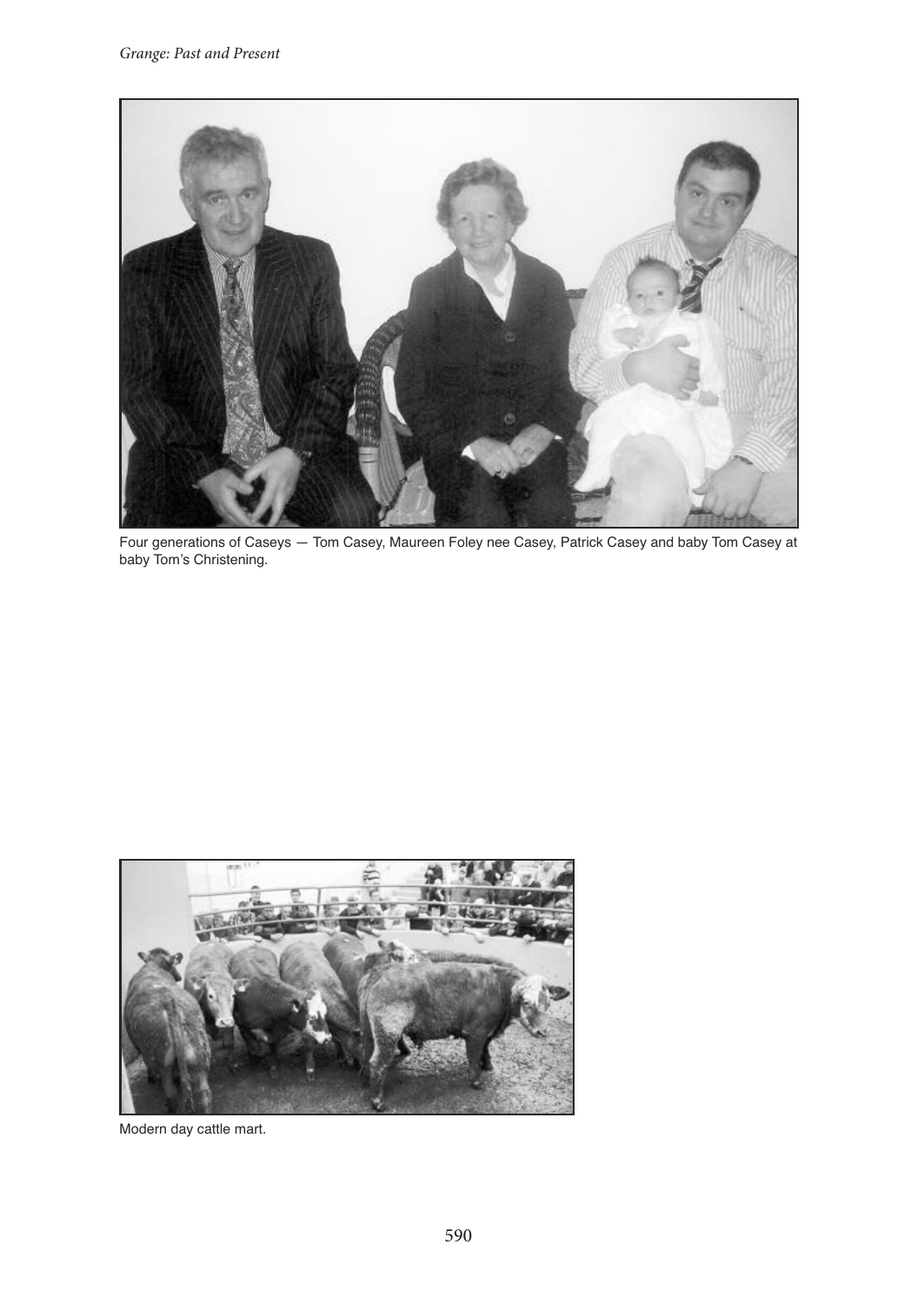## **FARMING IN THE PAST**

By Austin Cregan and Tom Casey

ustin and Tom provide great insights into farming in the past. Austin provides<br>a detailed account of farming routines and practices during the 1940s and<br>1950s, including the utilisation of and advances in farming technolog a detailed account of farming routines and practices during the 1940s and 1950s, including the utilisation of and advancesin farming technologies. He lauds the men and women, assisted by great workhorses, who undertook backbreaking work that was performed before the arrival of the various machinery and, of course, electricity. He also points to the tremendous impact that more available education had on rural and farming life. Tom provides a fascinating account of local hay saving and harvesting during the 1950s and 1960s, an enjoyable reminder for those of us who lived in those times and experienced hay-saving frst hand.

## By Austin Cregan

During the 1940s and 1950s when I was growing up, the average farm size, I would say, was between thirty and sixty acres with some farms less than that. Then, of course, some were much larger, but those were in the minority.

Mixed farming was the order of the day. When I say mixed, I mean nearly ninety percent of farmers milked cows and kept some dry stock as well. Pigs were also kept and fattened. There were very few sheep men then.

**Crops** – during and for some time after the 1939-1945 war, tillage was compulsory – that meant that every farmer was compelled to sow and harvest grain on a percentage of land owned.

The crops were mainly oats, wheat and barley. The larger percentage was, naturally, wheat to provide flour for bread, which was a very scarce commodity at that time.



**Te Horse –** tilling the land and harvesting the crops was most laborious and fatiguing work. The horse, which I omitted from the list of animals above, was the most important animal on the farm during those years. All viable farms had at least two horses and large farms had three or four. The horse was the animal that pulled the plough, the harrow, the seed-sower and the reaper and binder during the harvesting of grain.

An abiding memory is of Paddy Quain ploughing an eleven-acre feld with a pair of horses and a single-board plough, a vast undertaking but yet a small part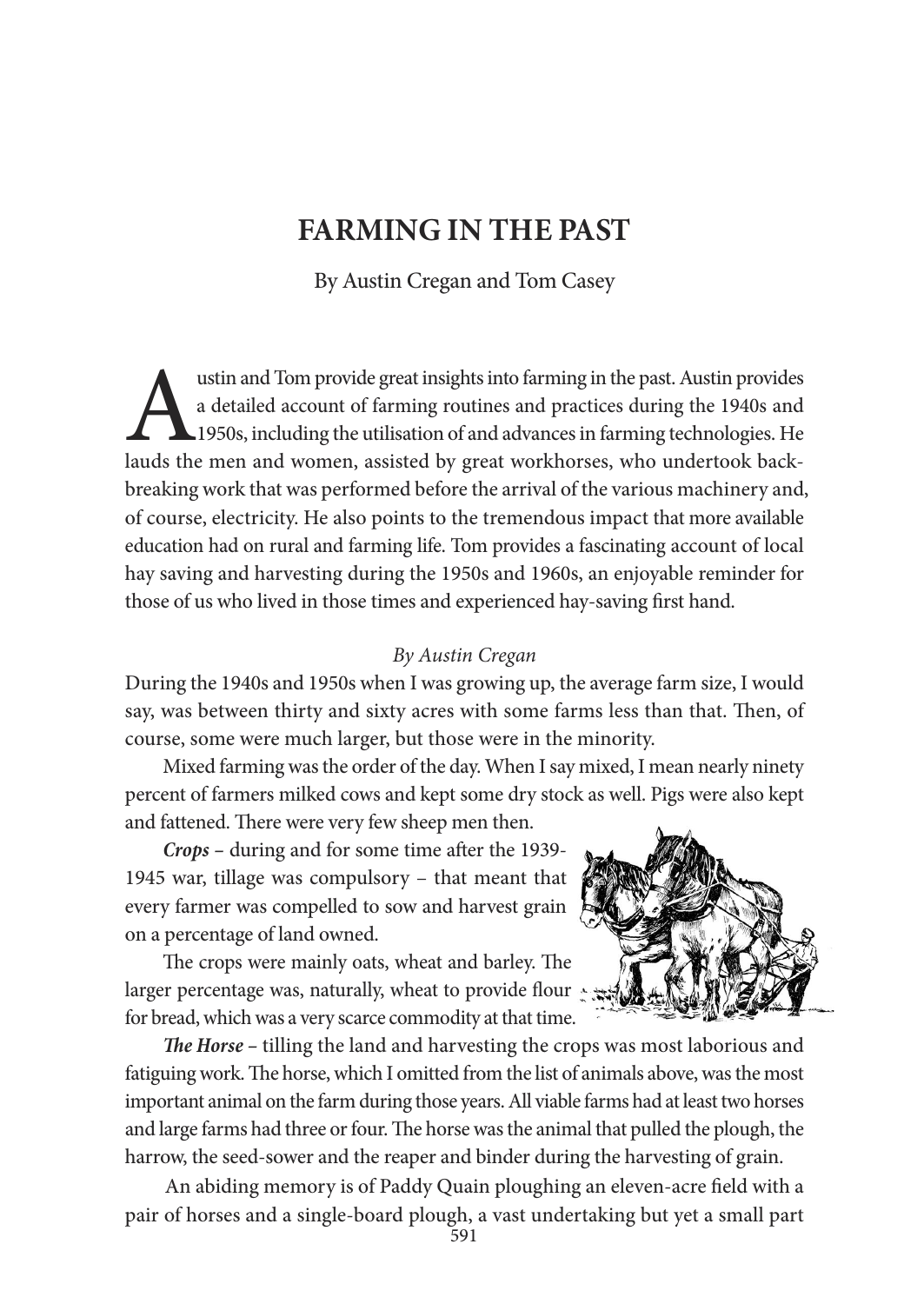of the forty acres or so tilled in that year of 1946 under the compulsory tillage order.

A pair of horses pulled the mowing machine to cut the hay. The wheel-rake, the swarth-turner



and the tumbling-paddy all pulled by the horse were employed in the saving of hay for winter fodder, as hay was the main winter fodder crop then. When the wynds of hay were made, the horse was tackled to the float car [hay float] to draw these into the hay barn.

The horse, of course, was the animal that took the milk to the creamery. It was not unusual to see twenty to thirty horses with the odd ass *(donkey)* lined up waiting their turn to have milk delivered at the intake. The farmer would be helped to empty the contents of his milk cans into the weighing scales by the farmer who had just delivered his milk and the farmer who was next in line.

**Root Crops –** nearly all farmers provided most of their food needs for the household in those times. The root crops sown were potatoes, turnips and to a lesser extent carrots and parsnips. Another root crop sown was sugar beet – there was also sugar beet sown for the provision of seed described as "sticklings" as mature beet had to be "dibbed" into drills in the autumn and grown on to produce seed the following summer.

Mangolds and fodder beet were also grown to provide a supplement for the feeding of cattle during the winter. The harvesting of all those crops was very hard work. Beet, mangolds, turnips and potatoes were either dug up or pulled by hand. Machinery for doing this work had not yet been invented.

**Sugar beet crop –** I will give a brief history here of the sugar-beet crop from soil preparation to its arrival at the factory. The land was ploughed, harrowed and drills opened using the horse. The seed-drill, which had been invented by that time, was used to sow the beet seed. Those who didn't have or could not afford a seed-drill used pipes or chutes to get in the seeds. This was real back-breaking work.

When the seed germinated and had grown on for five-six weeks, with seedlings in competition with each other, it was time for thinning out the crop. If ever there was back-breaking work, this was it – so much so that the work was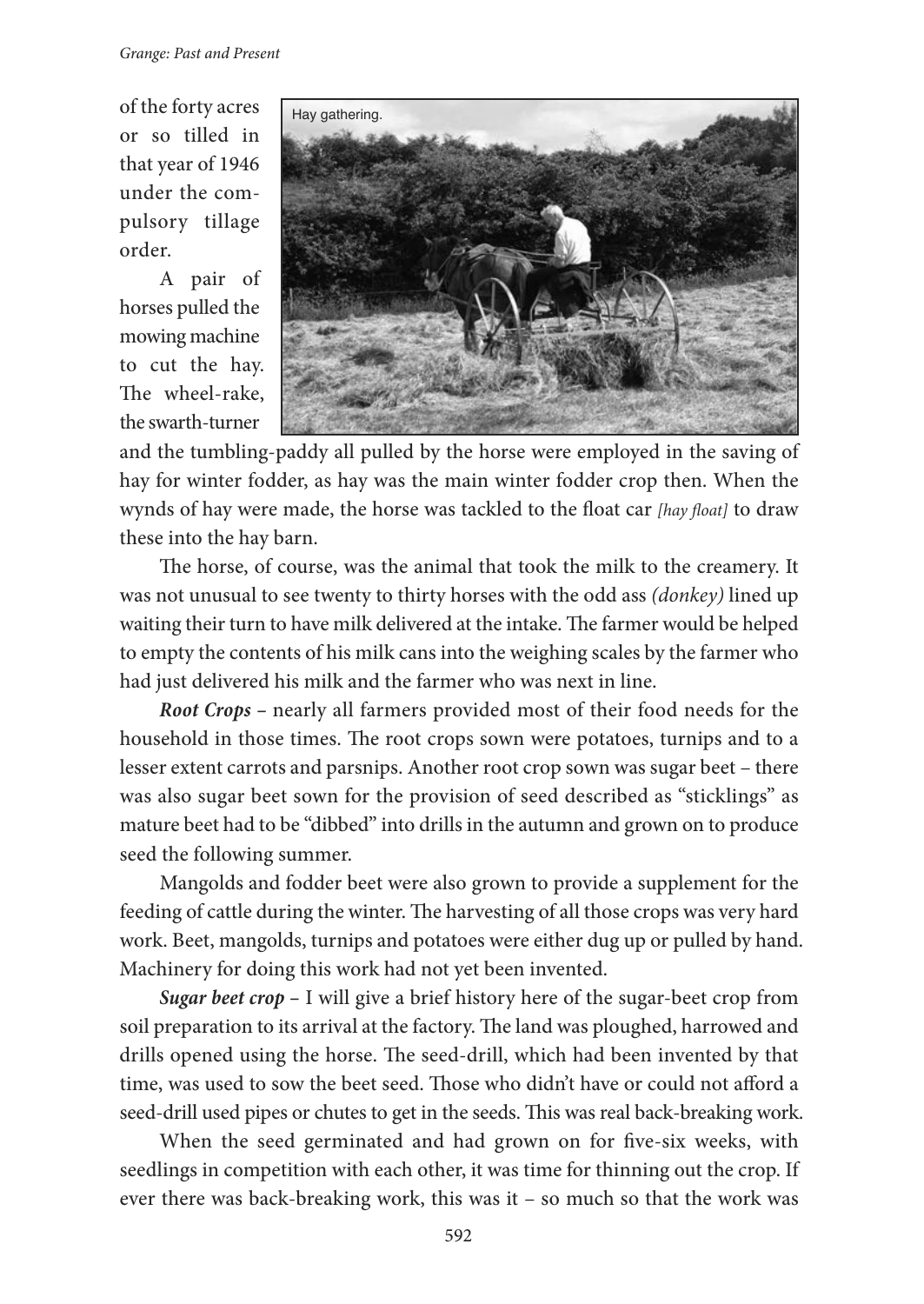contracted out to anyone who would volunteer to do it, especially if there was significant acreage involved. There was a notoriously long garden in Fort Elizabeth, perhaps up to fve hundred yards long or more. Two Manister men come to mind, who, after a hard day's work at their place of employment, contracted to thin out the excess beet. Their intention was to complete one drill each evening and thereby earn themselves the contracted sum of two shillings. Others too were contracted for this garden work, which could take a couple of weeks to complete. Our two subjects could be seen returning from the garden after dark each evening. The practice of thinning beet involved getting down on knees in the furrow between drills and taking out excess beet, leaving a gap of fve-six inches between each beet. This allowed the beet to mature to full size.

The beet seed was sown in March/April and would be ready for harvesting by late November and December. Each fully-grown beet had to be pulled by hand, cleaned and crowned (ie the top leaves and crown taken off with a large knife – beet knife) and made into small heaps in the garden. Depending on the amount of beet sown, this chore took up to two or three weeks.

Crowned beet was then drawn out to the roadside using horse and butt-car,  $(tumbling cart)$  to be collected by a lorry. The beet-fork was used to put it on the "butt" and then again to put it on the lorry for transport to the nearest railway station, which was Croom in our case. It was then loaded onto wagons that were left on a siding. When all the wagons were full, the train engine arrived and took them to the beet factory at Mallow, being the nearest facility to us. Mud or "tare" was washed of at the factory and the farmer was then paid on the sugar content of the fnal product. **New Tractor –** In 1947, my father bought a Fordson tractor from McCarthy's Garage, Charleville and Jack Quain was dispatched by bus from Croom to collect it. The tractor was green in colour and with iron wheels which were fitted out with



Using a buck-rake for hay-making.

rubber bands to allow it to be driven by road to Manister. Because of its iron makeup and its sheer bulk, the maximum speed was extremely slow. Consequently, the tractor and its driver had only reached Banogue by nightfall, where they had to park for the night. By the time the tractor arrived in our yard the next day, some excitement had built up – we were now the proud

owners of one of the frst tractors in Manister and certainly the frst green one!

To be honest, there were a lot of problems with it from the outset. It could hardly be used at all in wet conditions because of its extreme weight, which bogged it down quite quickly. It was run on kerosene but had to be started on petrol and anyone 'taking on' the starting handle would need to be in the full of their health and God help you if it 'back-fired'. There were stories of broken hands everywhere but I think,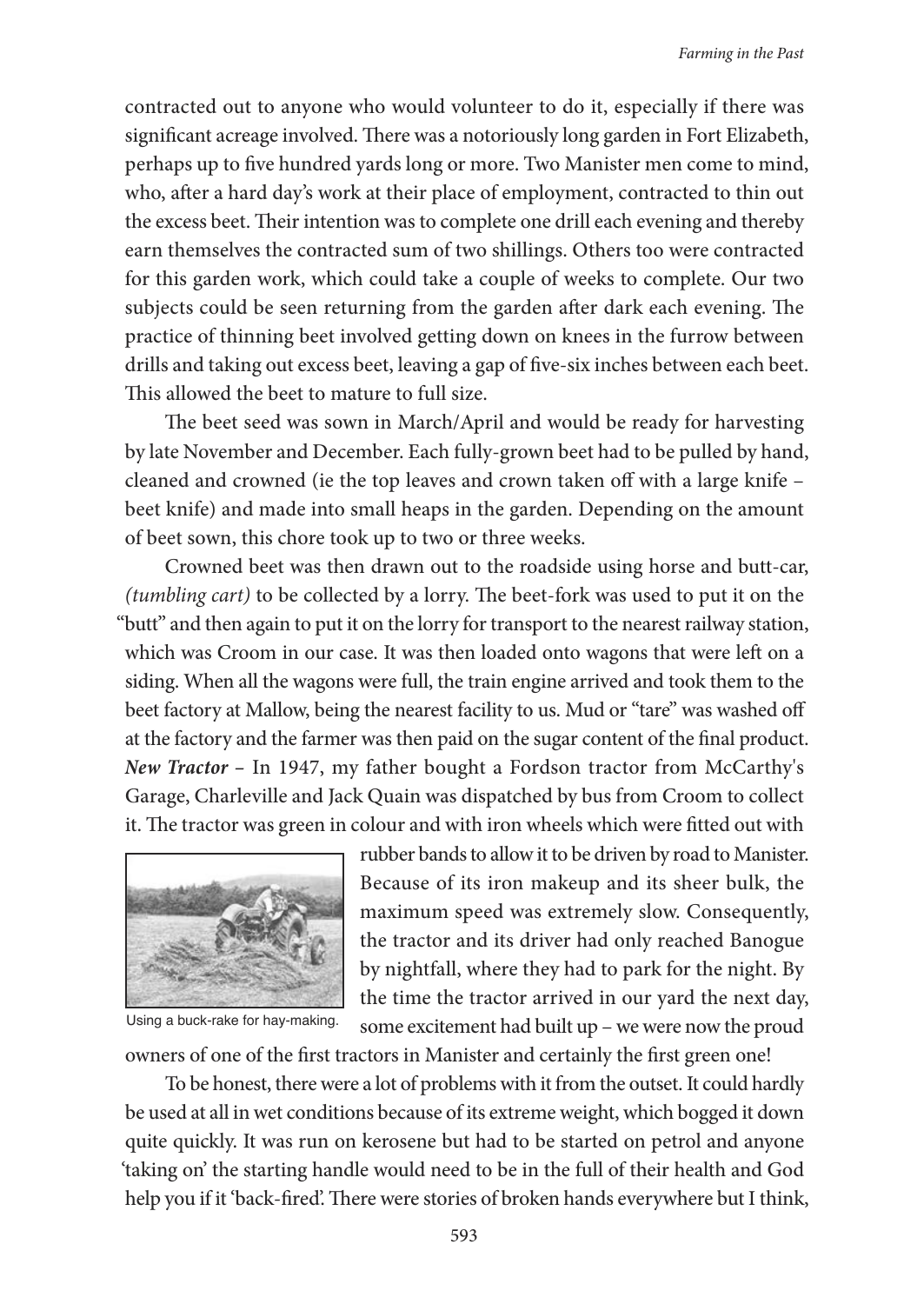on refection, they were only stories. I would venture to suggest that until the little Ferguson superseded this tractor, the horse was well able to hold its own with it.

**Threshing** – in our time, the corn was cut by "Reaper-and-Binder". This, in the early days, was horse-drawn. With the advent of the tractor with its extra power, it greatly exceeded the capacity of the horse to do the work.It is owing to the relative power of the horse and the engine that a mechanically propelled vehicle is rated in horsepower to the present day. The reaper-and-binder cut and bound the corn into sheaves. The sheaves were "stooked", by bringing together six or eight sheaves. The stooks were quite often topped off by four sheaves, turned upside-down, to provide protection from the rain.

On occasion, too, hand-stacks were made: eight or ten stooks, or more, were put together to form a small stack that could be pulled onto a foat by ropes, in the same way as wynds of hay were loaded.

Afer about a week or so, the stooks or hand stacks were brought into the haggard near the farm house, using the foat or common car (dray) or both. Some skill was required for the building of sheaves of corn on the foat or common car and, if poorly built, they could easily topple while in transit.

The making of stacks in the haggard had to be undertaken with the utmost care and attention – the collapse of a stack could spell ruination. In this regard, my father excelled as he was a stack-builder supreme. When all the corn was neatly stacked in the haggard, it was covered with hay or rushes awaiting the threshing mill.

There were three threshing mills in the Manister area. The McNamara brothers, Frank and Bill of Ballygrennan, had one each andWillie Dunworth of Lacca also had one. The Albion, Ransome, and Bamford and Garvey were the most popular makes.

The threshing days were big events on every farm as they signalled the end of the harvest. In our case, with forty acres of corn to thresh, it generally took one or two weeks to complete the task. Breakdowns were commonplace, and rain would also slow up the work. As already stated, tractors had made their way onto the scene by the late 1940s and were now being used to drive the threshing mill – this was achieved by running a belt from a pulley on the tractor to a pulley on the mill.

Before the tractor era, steam engines were a popular method of driving the thresher, while in earlier times again, there was a horse-operated thresher. This mechanism had a long shaft to which the horse or horses were tackled: they walked around in a circle, and a series of cog wheels and pulleys operated the drum that separated the grain from the straw.John Fay,who lived at TullovinCastle, had such a thresherin my young days.

The Reidy family of Ballymacstradeen had such a machine which was preserved in one of their outhouses. They continued to use this thresher combined with a winnowing machine, also preserved, long afer others had progressed to the more modern techniques, as the method allowed them to produce clean and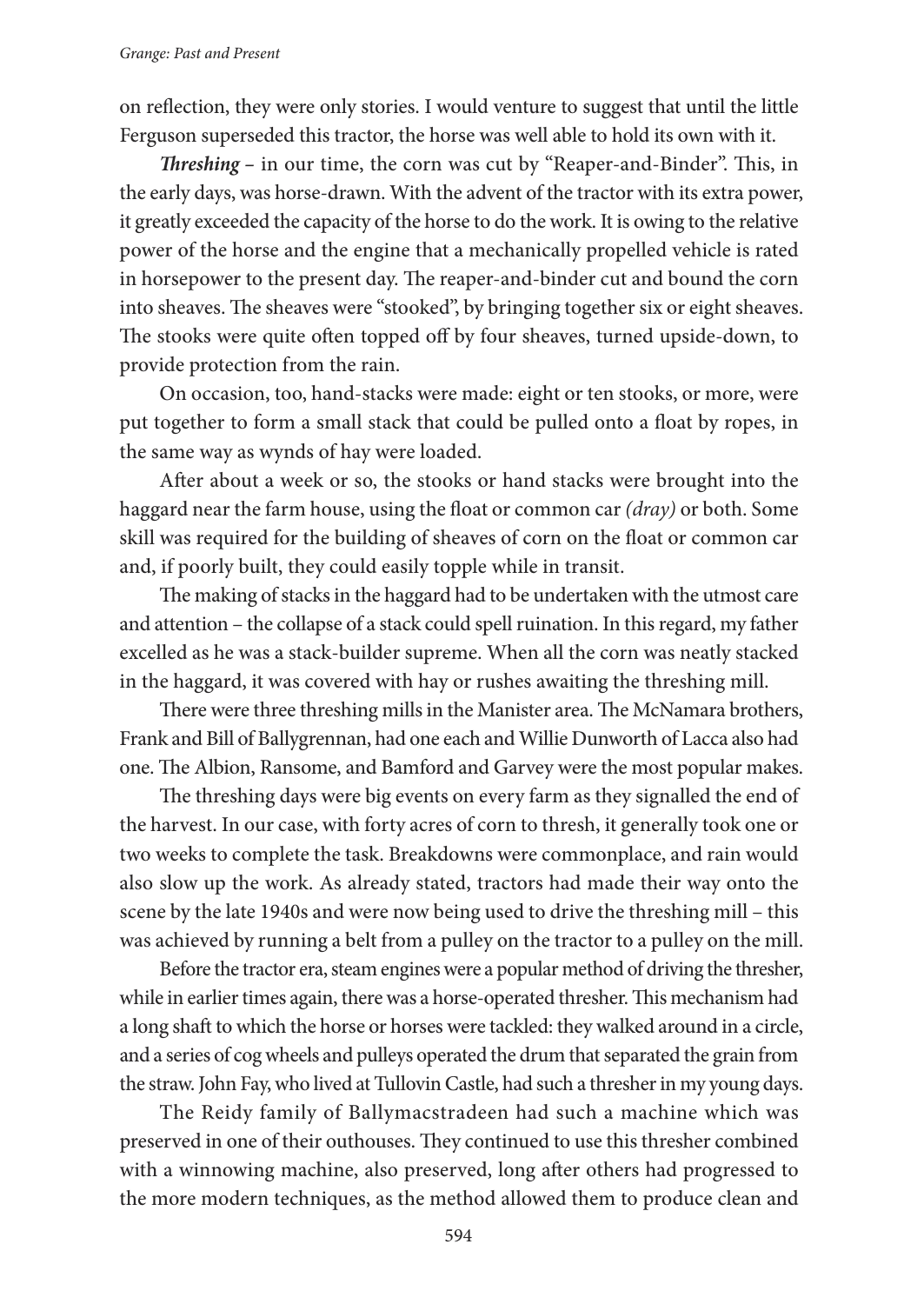unbroken straw for thatching their dwelling house. (Ref: Danny Quain).

In any one day, at least ten to twelve men were needed around the thresher. One man was on top, feeding the sheaves into the



Threshing.

thresher drum. On either side, a man was cutting the bindings on the sheaves. Where there was a stack on either side of the threshing mill, sheaves were "piked" onto the thresher platform. One man was required to keep the chaff (corn husks) cleared, as it was expelled to the ground beneath the mill.

Depending on the size of the stacks, as many as fve or six men or more may have been required to deal with the threshed straw, keeping it clear of the mill and making it into a stack. The young and uninitiated were quite often given the task of keeping the straw clear of the "mouth" of the thresher, where straw spewed out incessantly from overhead. Any lapse in concentration could have the mill owner shouting to have the straw cleared away.

At the opposite end of the mill, grain came down through chutes onto which were fastened twenty-stone bags (sacks). It was here, at the grain end, that the farm owner would be expected to locate himself with, perhaps, two or three of his fellow farmers. They checked out the yield and discussed the condition of the grain and how well it had threshed.

The "Macks" (Mc Namaras) looked after the mill and tractor and also carried out running repairs. Jars of porter were then commonplace at threshing. With dust everywhere, porter helped to keep throats oiled and contributed to ensuring that everything ran smoothly. A lot of hands had to be fed also. I need not tell you; the women were kept busy preparing and cooking the bacon and cabbage and spudsfor dinner.

When the work was fnished, the bags of corn were stacked together, awaiting transport by "Ranks" lorry to their four millsin Limerick. My father used to travel on the lorry to Ranks, ensuring the corn "bushelled" well. Similar to sugar beet, where payment was calculated on the sugar content, payment for corn was based on the moisture content, or should I say, lack of it.

When the threshing had finished on one farm, the *meithil* of men moved on with the thresherto the next farm, and so on, until all threshing in the parishwas completed.

**Milking Machine –** the 1950s heralded further changes. In 1951, my father purchased a Simplex milking machine which was driven by a Lister petrol engine, thus making it possible for one man to milk forty cows, where previously it had taken four or fve people to hand-milk the cows.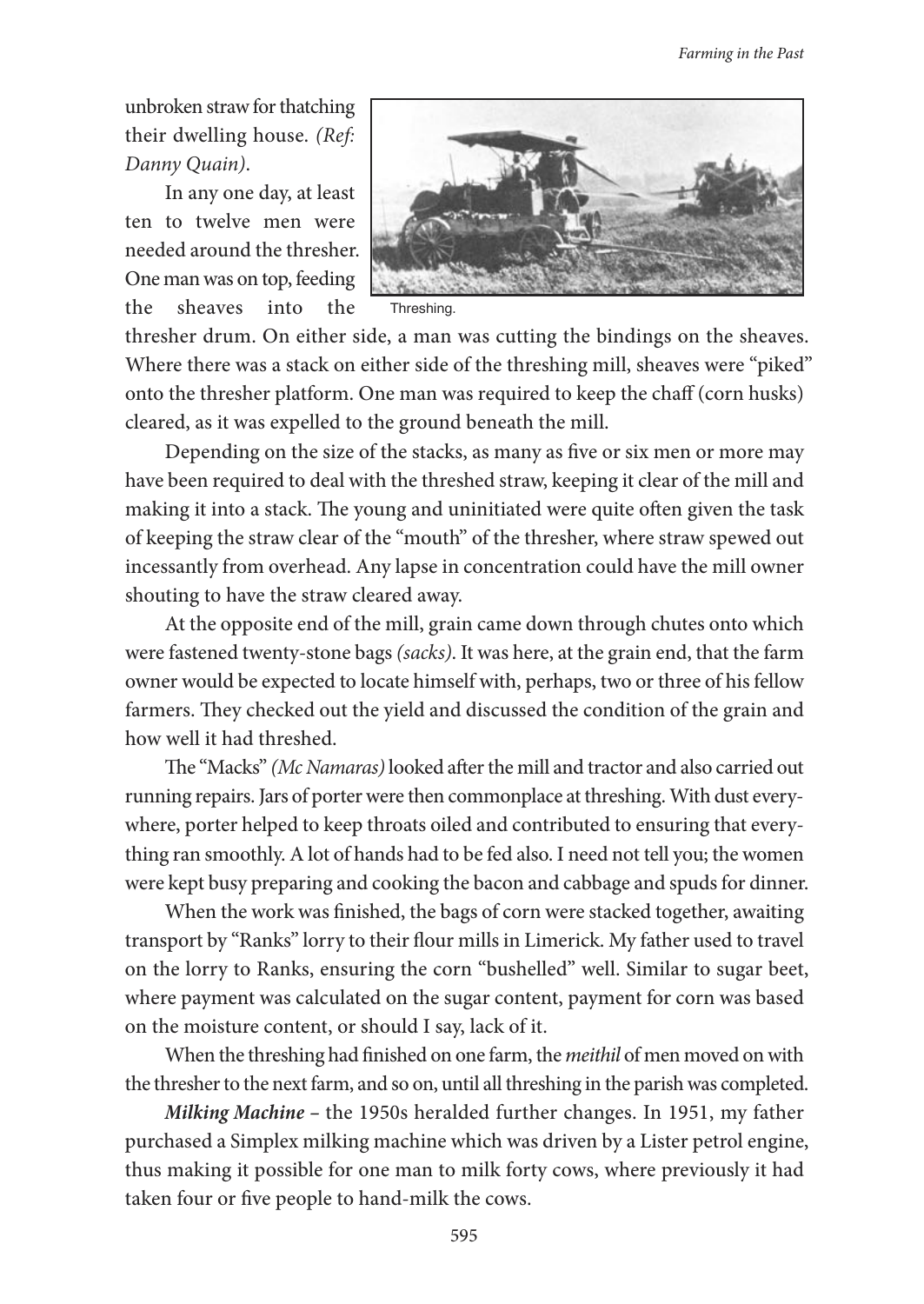While *rural electrification* commenced in December 1946, it was 1955 before our farm was connected to the national grid. The coming of electricity made an enormous diference to life in the farmhouse and farmyard – instant power, light, heat and water on tap became a reality.

During the 1950s and early 1960s, farm labourers became scarce. The younger lads, afer leaving school, moved to the cities in England, where plenty of work was available. Wages were three to four times greater on the building sites in London, Birmingham, Manchester and all over England than on farms.

Where the farmer hadn't sons to do the work, he found it increasingly difficult to get workmen and, with the introduction of the "Workmen's Compensation Act", he had to pay much higher wages.

During this period, there was also a boom in farm mechanisation. The combine harvester, as well as more advanced machinery such as ploughs, tractors and tilling machinery in general, became more available. The man who could not afford this new equipment was able to hire it to do his work, as agricultural contractors arrived on the scene in great numbers.

In 1958, the frst Programme for Economic Expansion marked a watershed in the transformation of Ireland from a mainly agricultural society into an industrialbased economy. As industry expanded, more and more small farms were sold, and the owners moved to employment in the factories, where they had regular hours and a guaranteed pay packet.

The period also witnessed a dramatic increase in government and public interest in education. In October 1959, Sean Lemass announced that an immediate policy ofthe governmentwasto improve facilitiesfor post-primary education.In September 1966, the Minister for Education, Donogh O'Malley, made the dramatic announcement that free post-primary education would be available from the 1967/68 academic year onwards. This, coupled with the introduction of third-level student grants in



1968, had the efect of encouraging many farmers'sons and daughters into third-level education and ultimately employment away from the farm. The farmer, in many cases, had difficulty in retaining a son or daughter to stay and work the farm.

596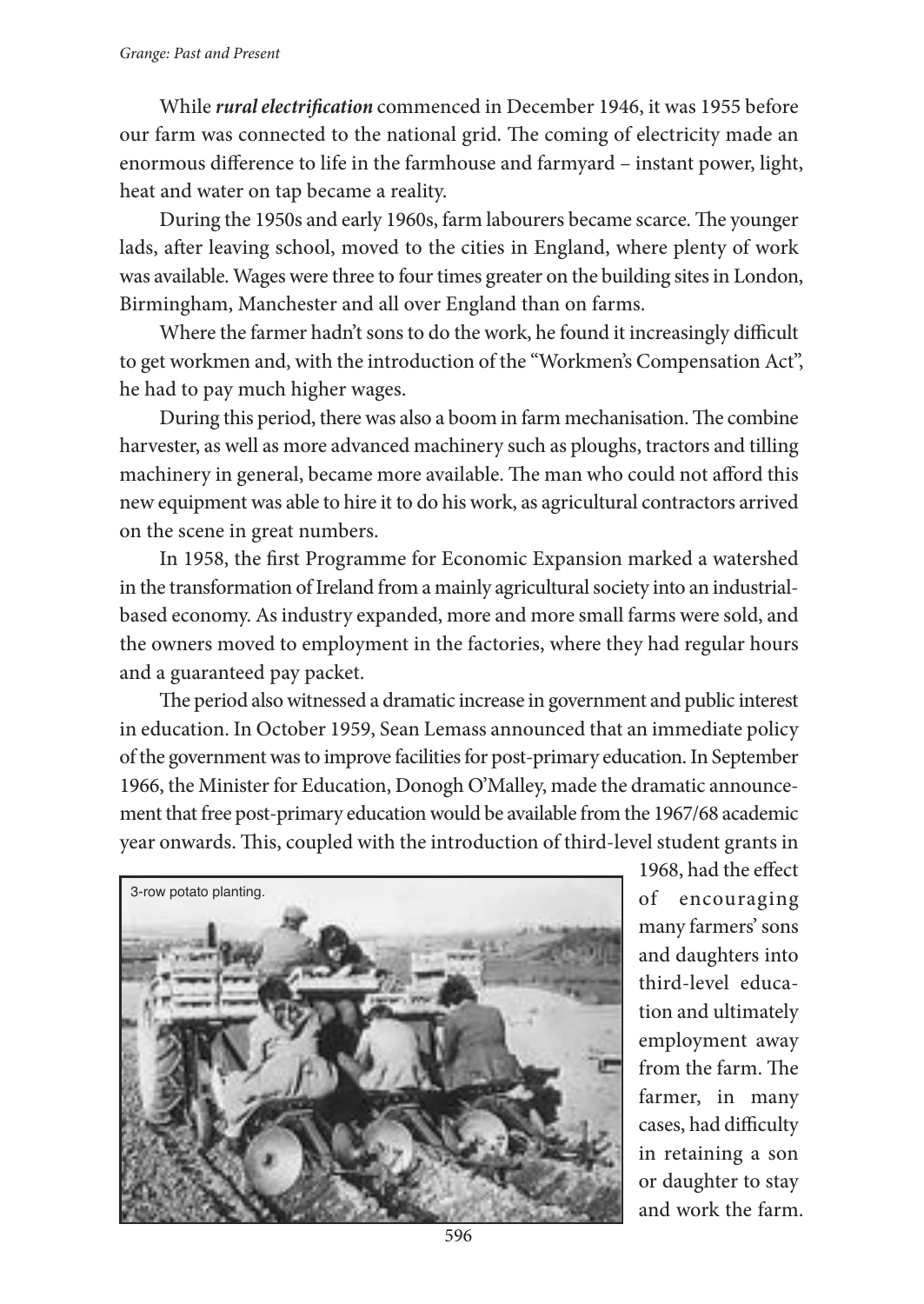As you can see, major changes have taken place during my lifetime and, of course, change is continuous in the areas of technology and social structure, leaving the fabric of rural life much altered from that of my boyhood.

## By Tom Casey

I grew up on a farm in Grange, and I fondly recall the saving and harvesting of hay. In the times that I recall here, 1950s-1960s, the staple winter feed for cows and other farm animals was hay, as it was for hundreds of years previously. Saving and harvesting hay were the most labour-intensive and tormenting work carried out on every farm, big and small. At one time, before the horse mower was invented, hay was cut with the scythe – this was back breaking work that had to be performed on small and big farms, involving tens of acres of meadow-land in some cases. Furthermore, until the advent of the horse-drawn hay turner, about a hundred and thirty years



ago, the only method of turning hay in the meadow was by hay-fork; in other words by manual labour.

The whole hay-making process was entirely weather dependent. Hay was mowed when it appeared that there was going to be a dry spell of weather. Afer mowing, hay was left to save over about two dry and sunny days and more time was required if the weather was dull. Hay was then turned over by hay fork and afer another day, any remaining green lumps of grass

would be scattered to dry out and was then turned again. Afer another day, hay might be declared ft to be put in wynds. A wynd was the name widely given to a structure whereby hay was gathered together, in the meadow, in a cone shaped lump. In some parts of the country, our wynd is known as a tram. Locally, a wynd is commonly referred to as a "wine" – merely a distortion of the proper word.

However, if a fine spell did not last sufficiently long, and the weather became wet, the hay on the ground would be made into small rolls, known as cocks, in order to keep as much as possible of the hay off the ground. If it was left flat, the grass would grow through the hay, causing the hay to rot. Cocks of hay were turned afer a few days if the weather continued to be poor, and they were subsequently shook out for drying when the weather improved.

The next stage in the hay-saving process was to make rows of the hay in the meadow, which was done by men, wielding hay-forks. When hay was "rowed", the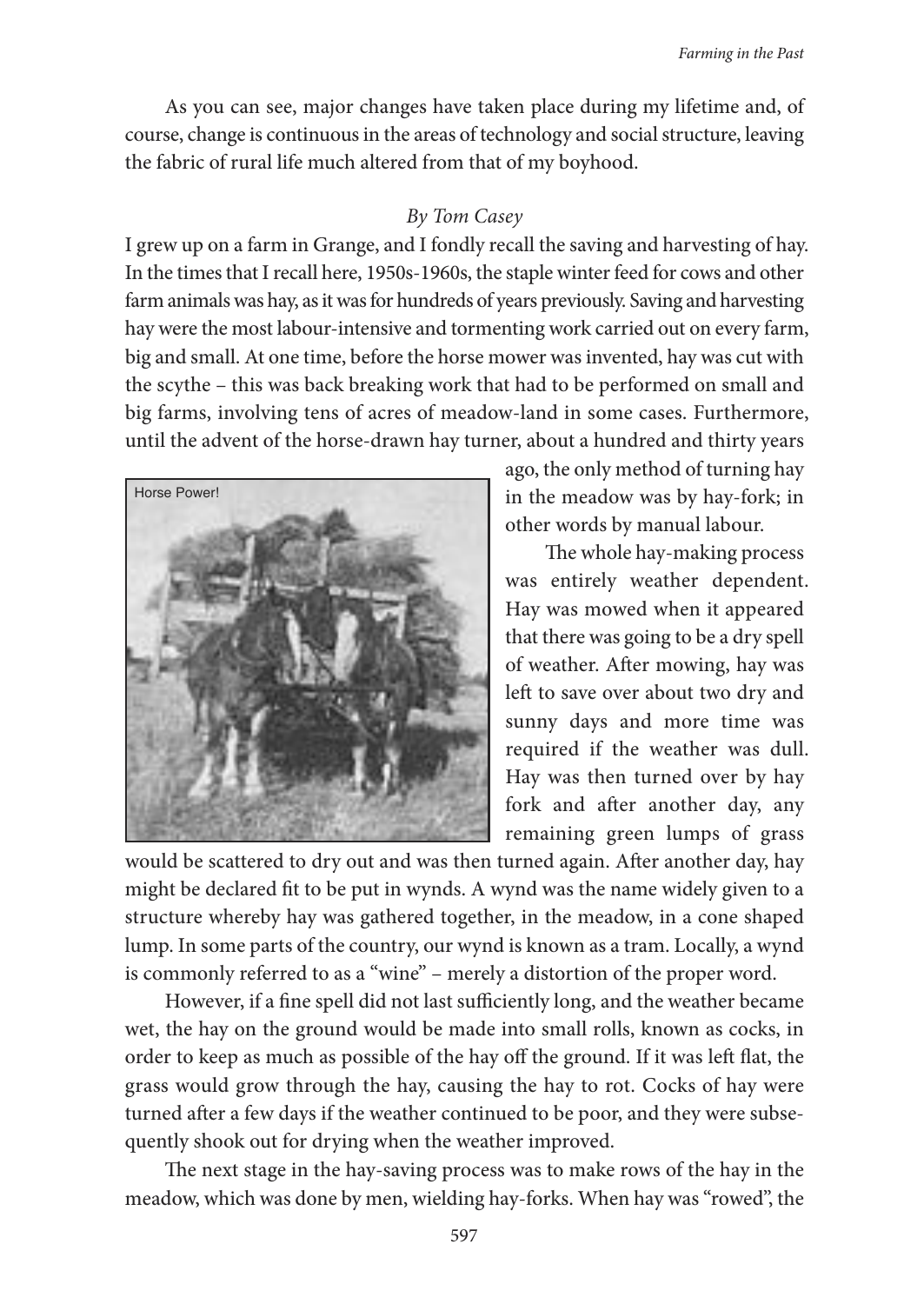## Grange: Past and Present

appearance was of many rows of hay, running the length or breadth of the meadow, with bare rows running parallel to the hay rows. Bare rows resulted from hay being pulled together to make hay rows. The hay was then collected from the rows and taken to points on the meadow, where wynds were to be constructed. This involved a man who worked a horse which pulled a wooden rake called a "tumbler", about six feet wide with teeth pointing forwards. The tumbler collected hay as it moved along a row. The tumbler was so called because when the horse arrived at the site where a wynd was to be made, having gathered hay from a row, the man would lif the handles at the rear of the rake, causing the rake's teeth to catch in the ground, thereby causing the rake to tumble forward, thus depositing the hay at that point. The men constructing a wynd would then fork the hay on to it. As I said, wynds were cone-shaped, widest at the bottom and pointed at the top, designed



Hay gathering.

in such manner as to prevent rain from penetrating the hay. Wynds were made in various sizes, but a tall man would not usually be able to see overthe top of a wynd.

Until the hay in a wynd settled down, it was a somewhat loose structure. Therefore, it was necessary to tie down each wynd by two 'ropes', each called a "sugan". This word is, most likely, derived from the Irish language (súgán, possibly). A sugan, about two inches in diameter, was constructed from the hay itself by adding and twisting hay until it was of sufficient length to reach from the bottom of a wynd over the top and down to the bottom of the wynd at the far side. The ends of a sugan were pulled as tightly as possible by a man at each end and were secured to the wynd by winding the sugan ends around hay in the bottom of the wynd. Usually, two sugans crossing each other at the top were required to adequately tie down a wynd.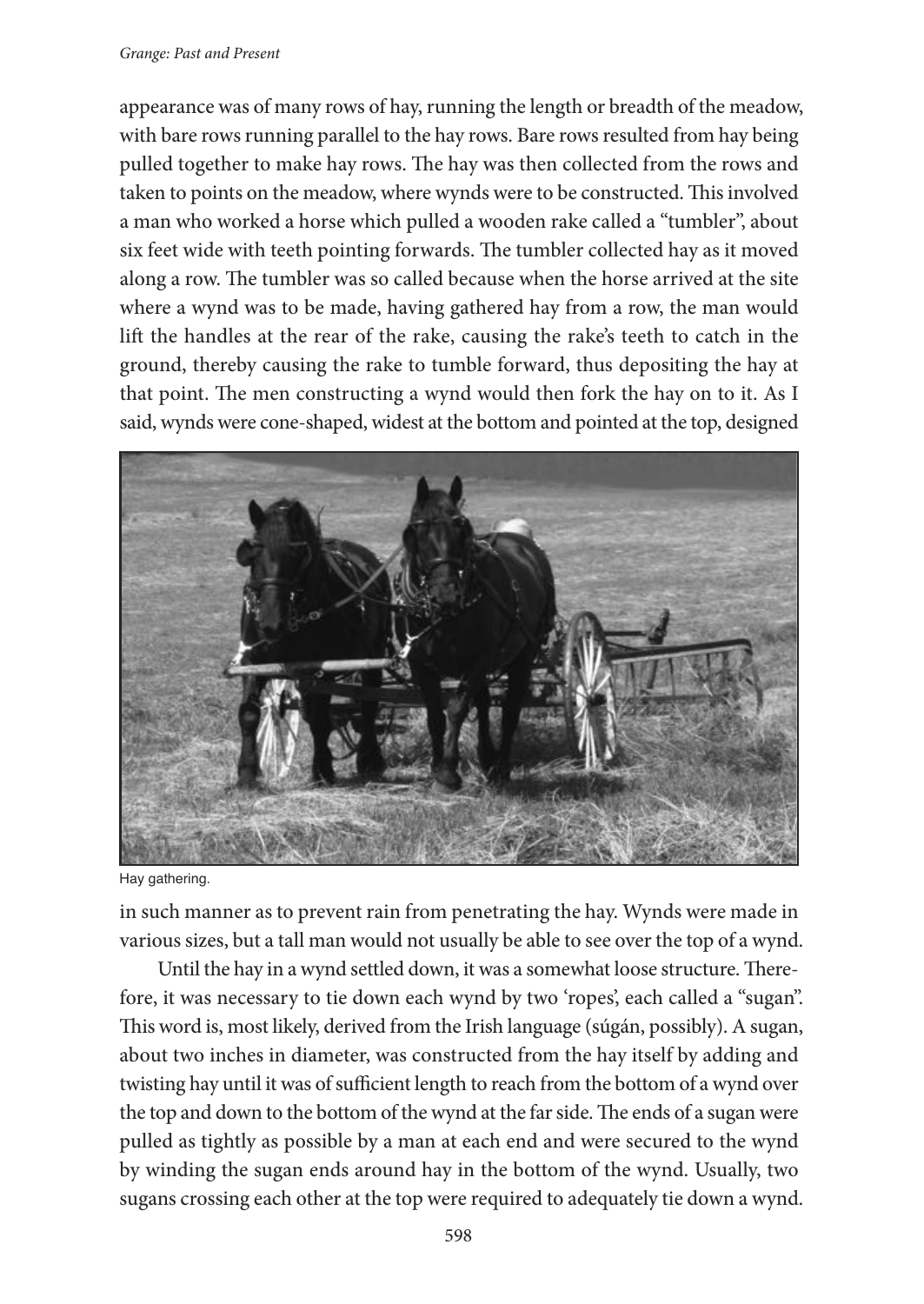There was a skill involved in the construction of a strong sugan. With the passage of time, the sugan method became redundant as hay twine became available.

Hay made into wynds before it was dry enough would heat, and it would be of very poor quality as a result. Saved hay was lef in wynds in the meadow for several weeks, so as to season and dry out further. During this period, hay was being saved in other meadows.

The farmer took great pride in the appearance of the wynds that stood in his meadow. The day after wynds were made, the men would return to the meadow to pull loose hay from the bottom of each wynd. Tis hay was forked on to the top of the wynd to form a pointed top. It was at that stage that the sugans were made and tied. This process was known as "pulling the butts and heading the wynds".

Those of us who were children in the 1950s and 1960s will remember the fooding that could occur several times in late summer at Grange Corcass before the farmer had the opportunity to take the hay home for harvesting. In such cases, hard-earned saved hay was destroyed. Thankfully, flooding does not occur in the Corcass area since the Camogue River was drained in the 1970s.

When hay was drawn from the meadow to the farmyard, it was forked into a hay barn or made into one or more reeks. A reek was constructed from about twenty wynds of hay, usually about fifteen feet wide and up to twenty feet high, in a shape similar to that of the wynd. When a reek was completed, it was thatched with rushes to keep it dry.

The farmer no longer depends on dry weather for saving hay as new methods of harvesting have evolved. Mechanisation has taken over, and mown grass is now baled tightly and sealed from the weather using the round baler and wrapper machinery. However hay is still saved and made into round bales, but there is not a fork in sight! Magnifcent machinery has taken over.

One of my clearest memories is of standing in Grange Schoolyard with other pupils during the month of September as we watched loads of hay, drawn by horses, passing in the direction of Holycross, coming from Grange Corcass. At going home time from school, if one of those hay floats was passing, we would try to hang on to the back of the float before hopping on, in order to take a lift without the driver's knowledge. Most of us could easily do this as the horse and cart moved at walking speed. Of course, the driver being at the front of the cart could not easily see what was going on at the rear.

There were two types of hay cart: a hay float and a common horse car with four, almost vertical, poles. The common horse car was most numerous as it could carry more than one wynd of hay. The poles were attached to the car, one at each corner, and they sloped out from the centre of the car to extend the load capacity. When a load of hay was well built, it extended halfway over the